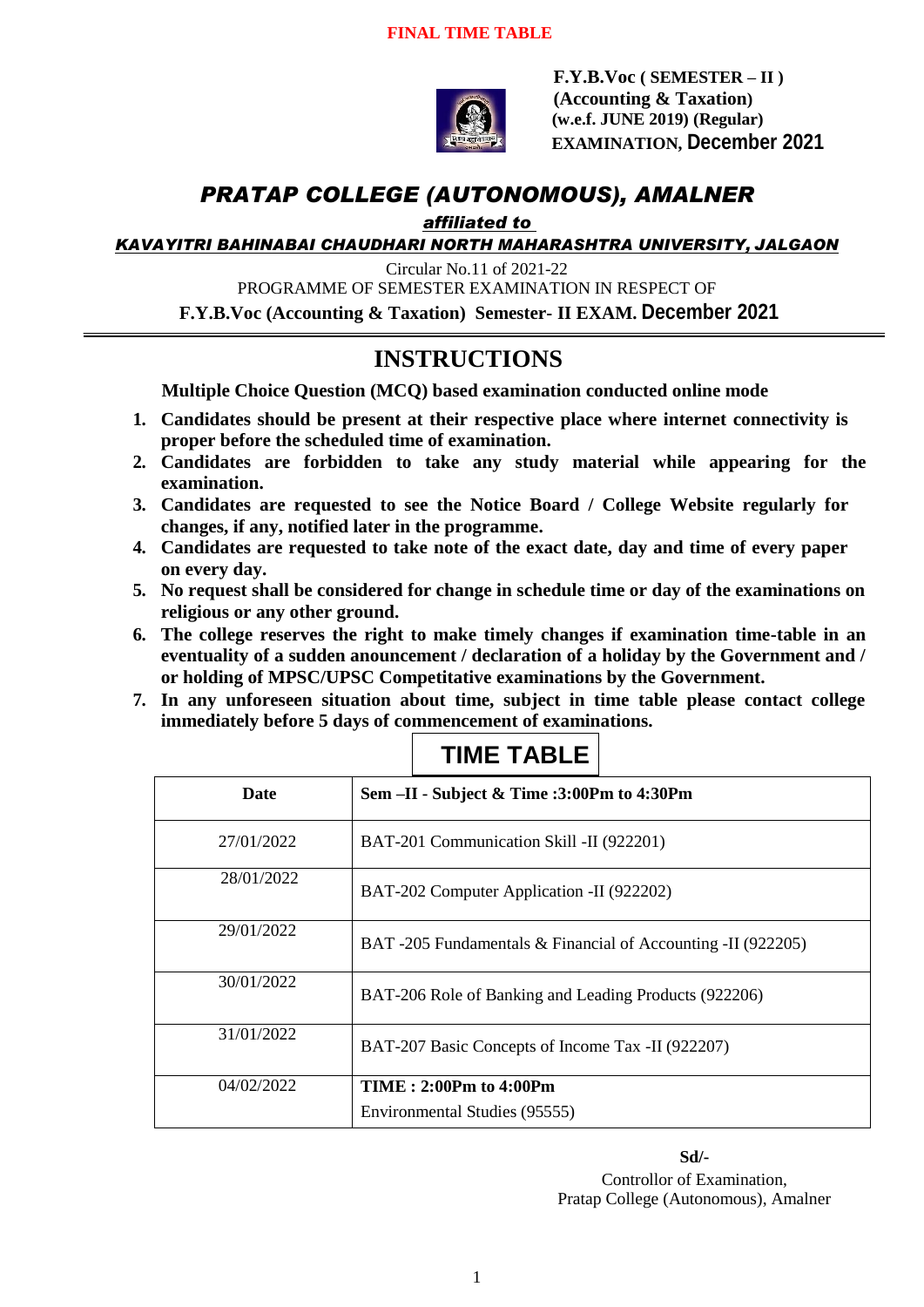

 **F.Y.B.Voc ( SEMESTER – II ) (Food Processing & Technology) (w.e.f. JUNE 2019) EXAMINATION, December 2021**

# *PRATAP COLLEGE (AUTONOMOUS), AMALNER*

*affiliated to* 

*KAVAYITRI BAHINABAI CHAUDHARI NORTH MAHARASHTRA UNIVERSITY, JALGAON*

Circular No.11 of 2021-22

PROGRAMME OF SEMESTER EXAMINATION IN RESPECT OF

**F.Y.B.Voc (Food Processing & Technology) Semester- II Exam. December 2021**

### **INSTRUCTIONS**

**Multiple Choice Question (MCQ) based examination conducted online mode**

- **1. Candidates should be present at their respective place where internet connectivity is proper before the scheduled time of examination.**
- **2. Candidates are forbidden to take any study material while appearing for the examination.**
- **3. Candidates are requested to see the Notice Board / College Website regularly for changes, if any, notified later in the programme.**
- **4. Candidates are requested to take note of the exact date, day and time of every paper on every day.**
- **5. No request shall be considered for change in schedule time or day of the examinations on religious or any other ground.**
- **6. The college reserves the right to make timely changes if examination time-table in an eventuality of a sudden anouncement / declaration of a holiday by the Government and / or holding of MPSC/UPSC Competitative examinations by the Government.**
- **7. In any unforeseen situation about time, subject in time table please contact college immediately before 5 days of commencement of examinations.**

| <b>Date</b> | Sem – II - Subject & Time : 3:00Pm to 4:30Pm            |
|-------------|---------------------------------------------------------|
| 27/01/2022  | FPT-201 Communication Skill -II (913201)                |
| 28/01/2022  | FPT-202 Computer Application -II (913202)               |
| 29/01/2022  | FPT -205 Dairy Technology (913205)                      |
| 30/01/2022  | FPT-206 Introduction to Food Processing (913206)        |
| 31/01/2022  | FPT-207 Food Microbiology (913207)                      |
| 04/02/2022  | TIME: 2:00Pm to 4:00Pm<br>Environmental Studies (95555) |

# **TIME TABLE**

**Sd/-** Controllor of Examination, Pratap College (Autonomous), Amalner